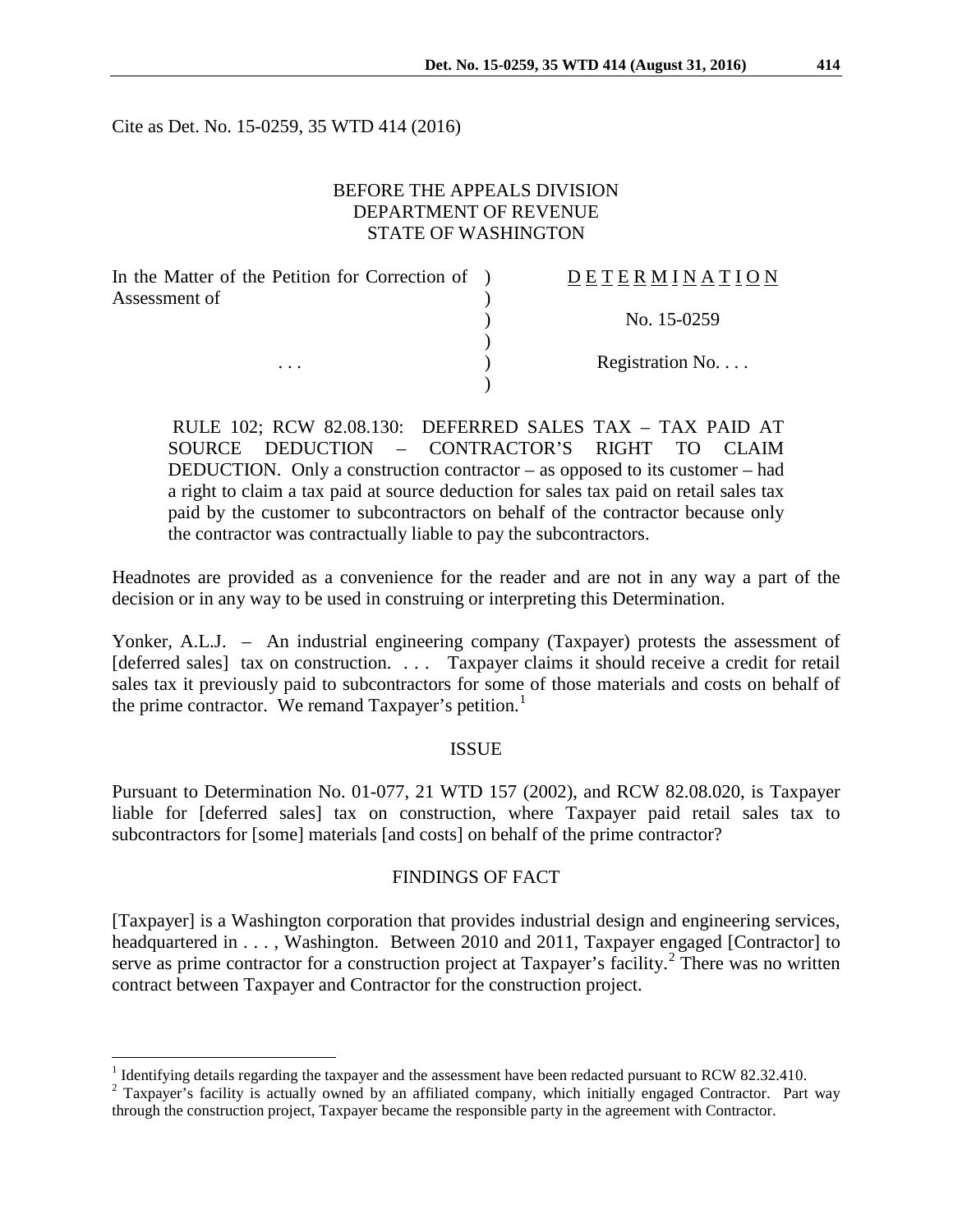During the course of the construction project, Taxpayer made three categories of payments on the construction project: (1) Taxpayer sometimes paid Contractor directly for work on the construction project, (2) subcontractors sometimes billed invoices directly to Taxpayer for materials and other construction expenses, and Taxpayer paid such invoices, and (3) subcontractors sometimes billed invoices to Contractor for materials for the construction project, and Contractor forwarded those invoices on to Taxpayer, who then paid such invoices even though the invoices were billed to Contractor. Only the third category of payments is relevant to

In 2014, the Department's Audit Division conducted a review of Taxpayer's books and records for the period of January 1, 2009 through September 30, 2012. During that review, the Audit Division found that Contractor had not charged Taxpayer retail sales tax for any of the construction project. Since there was no written agreement between Taxpayer and Contractor, the Audit Division assessed [deferred sales] tax on the full amount of materials and other costs associated with the construction project, which, according to Taxpayer's records, was  $\frac{1}{2}$ ...  $\frac{3}{2}$  $\frac{3}{2}$  $\frac{3}{2}$  In addition, the Audit Division found that Taxpayer had paid \$ . . . in retail sales tax to subcontractors on invoices billed to Contractor. The Audit Division did not allow any credit for the retail sales tax that Taxpayer paid in such cases because the Audit Division concluded that Contractor, and not Taxpayer, was primarily liable on those invoices.

this appeal.

On October 24, 2014, as a result of the Audit Division's review, the Department issued a tax assessment for  $\$\ldots$ , which included  $\$\ldots$  in use tax and/or deferred sales tax, a  $\$\ldots$  fivepercent assessment penalty, and  $\$\dots$  in interest.<sup>[4](#page-1-1)</sup> Taxpayer subsequently appealed  $\$\dots$  of the use tax and/or deferred sales tax that was assessed, which represents the amount of retail sales tax Taxpayer claimed it paid to subcontractors on invoices billed to Contractor. [5](#page-1-2) On January 21, 2015, Taxpayer paid all but \$ . . . of the tax assessment.

On appeal, Taxpayer provided a copy of a letter dated May 5, 2015, signed by Contractor, which states the following:

The contract for the remodel project was "time and materials." I would submit my hours worked and the invoices from the suppliers and subcontractors to [Taxpayer] at the end of the month. In most cases, [Taxpayer] would pay the vendors directly for the materials plus sales tax and would pay me directly for my time.

I understand that [Taxpayer] has been audited by the Department of revenue and has not been given credit for the sales tax that was paid by them to the vendors.

<span id="page-1-0"></span><sup>&</sup>lt;sup>3</sup> This amount did not include instances where subcontractors billed invoices directly to Taxpayer (or the affiliated company) and also charged retail sales tax on such invoices. Such instances constitute the second category of payments discussed in the preceding paragraph.

<span id="page-1-1"></span><sup>&</sup>lt;sup>4</sup> The Department also issued a second tax assessment for \$ $\dots$  for various other audit findings that were not disputed by Taxpayer, which Taxpayer subsequently paid in full.

<span id="page-1-2"></span> $5$  This figure is  $\frac{1}{5}$ ... more than the amount of retail sales tax that the Audit Division confirmed Taxpayer had paid to subcontractors on behalf of Contractor. This amount appears to be derived from a preliminary workpaper provided to Taxpayer prior to the tax assessment, and does not represent the final amount of retail sales tax that the Audit Division confirmed Taxpayer paid on invoices billed to Contractor.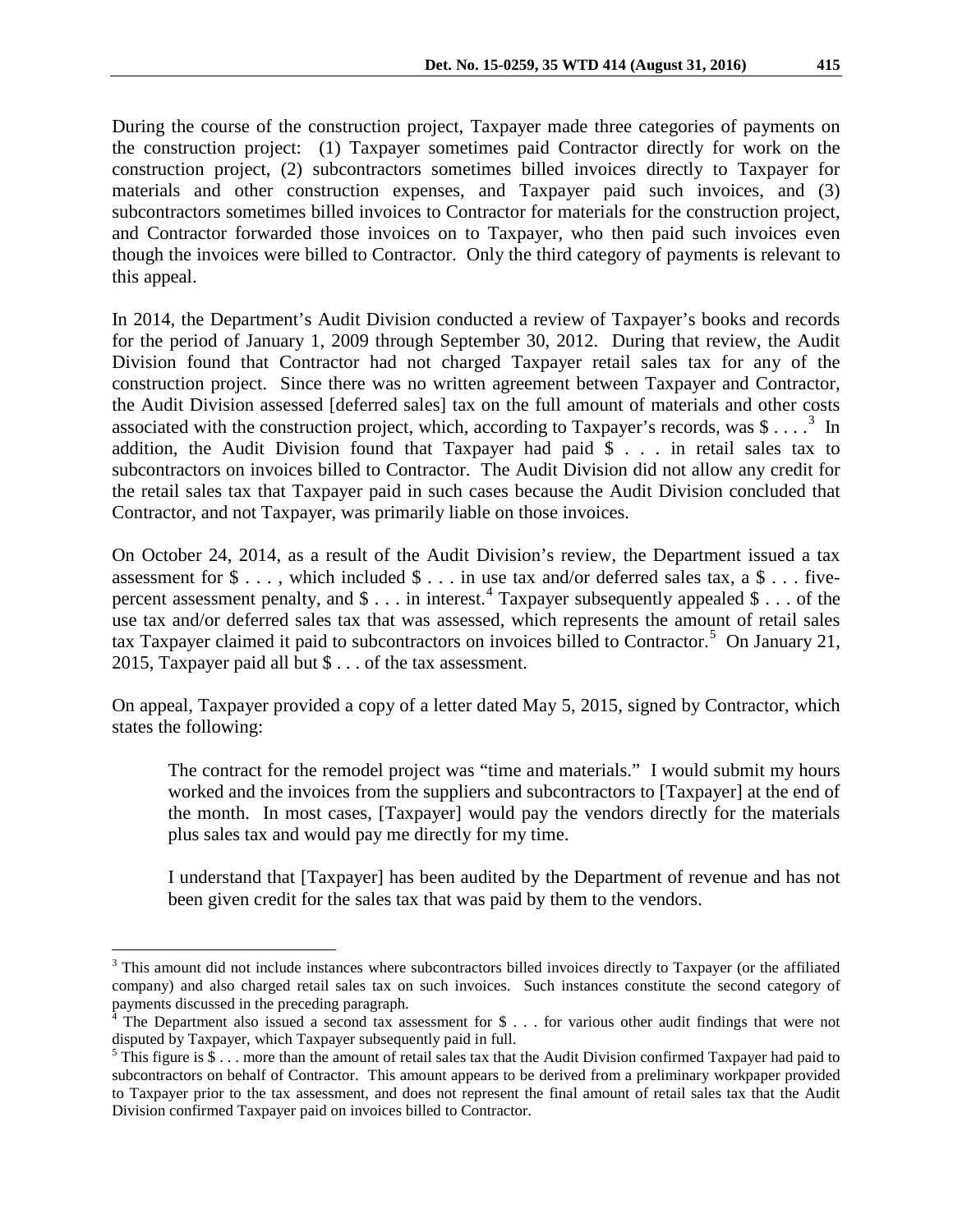If [Taxpayer] receives credit for the sales tax paid by them to the vendors, I will agree never to attempt to obtain a refund of sales tax from the vendors or the Department of Revenue relating to this project.

## ANALYSIS

Taxpayer does not dispute that the construction services it received from Contractor constituted "retail sales" under RCW 82.04.050(2)(b) and, therefore, are generally subject to retail sales tax under RCW 82.08.020. There is also no dispute that Contractor did not collect retail sales tax on the construction services from Taxpayer . . . . Instead, Taxpayer argues that it paid retail sales tax previously on some of the construction materials that Contractor then incorporated into the construction project, and should receive a credit for those taxes it paid.

A taxpayer's right to receive a credit or deduction for retail sales tax it paid at the source is found in RCW 82.08.130(2), which states the following:

A buyer who pays a tax on all purchases **and subsequently resells property or services** at retail, without intervening use by the buyer, must collect the tax from the purchaser as otherwise provided by law and is entitled to a deduction on the buyer's tax return equal to the cost to the buyer of the property or service resold upon which retail sales tax has been paid. The deduction is allowed only if the taxpayer keeps and preserves records that include the names of the persons from whom the property or services were purchased, the date of the purchase, the type of property or services, the amount of the purchase, and the tax that was paid.

(Emphasis added). *See also* WAC 458-20-102(12) (Rule 102) (stating that the tax paid at source deduction or credit is available for a buyer who "subsequently resells a portion" of the property or services it purchased). The Audit Division concluded, and we agree, that those authorities are not applicable here because Taxpayer was not the "buyer" in the sales of materials at issue, nor did Taxpayer subsequently resell those materials, which RCW 82.08.130(2) and Rule102(12) both require. Thus, even though there is no dispute that Taxpayer paid retail sales tax on the sales of materials at issue, Taxpayer is unable to receive credit for payment of such taxes under those authorities.

Instead, we conclude that only Contractor meets the requirements of RCW 82.08.130(2) and Rule 102(12), to claim a tax paid at source deduction for the retail sales tax paid on the sales of materials at issue because only Contractor was the named buyer on the invoices, and was, therefore, the obligated party to pay for those materials. We note, moreover, that under WAC 458-20-170(4)(c), "[s]ales to prime contractors . . . of materials . . . which become part of the structure being built or improved are sales for resale and are not subject to the retail sales tax." Thus, the sales of materials to Contractor should not have been subject to retail sales tax in the first place under Rule 170(4)(c). Under WAC 450-20-229(4), Contractor may seek a refund or credit for retail sales tax paid in error. However, this right does not automatically flow to Taxpayer, who actually paid the retail sales tax. As such, the Audit Division properly disallowed Taxpayer's claim for any deduction or credit for the retail sales tax it paid on the subcontractors' sales of materials to Contractor.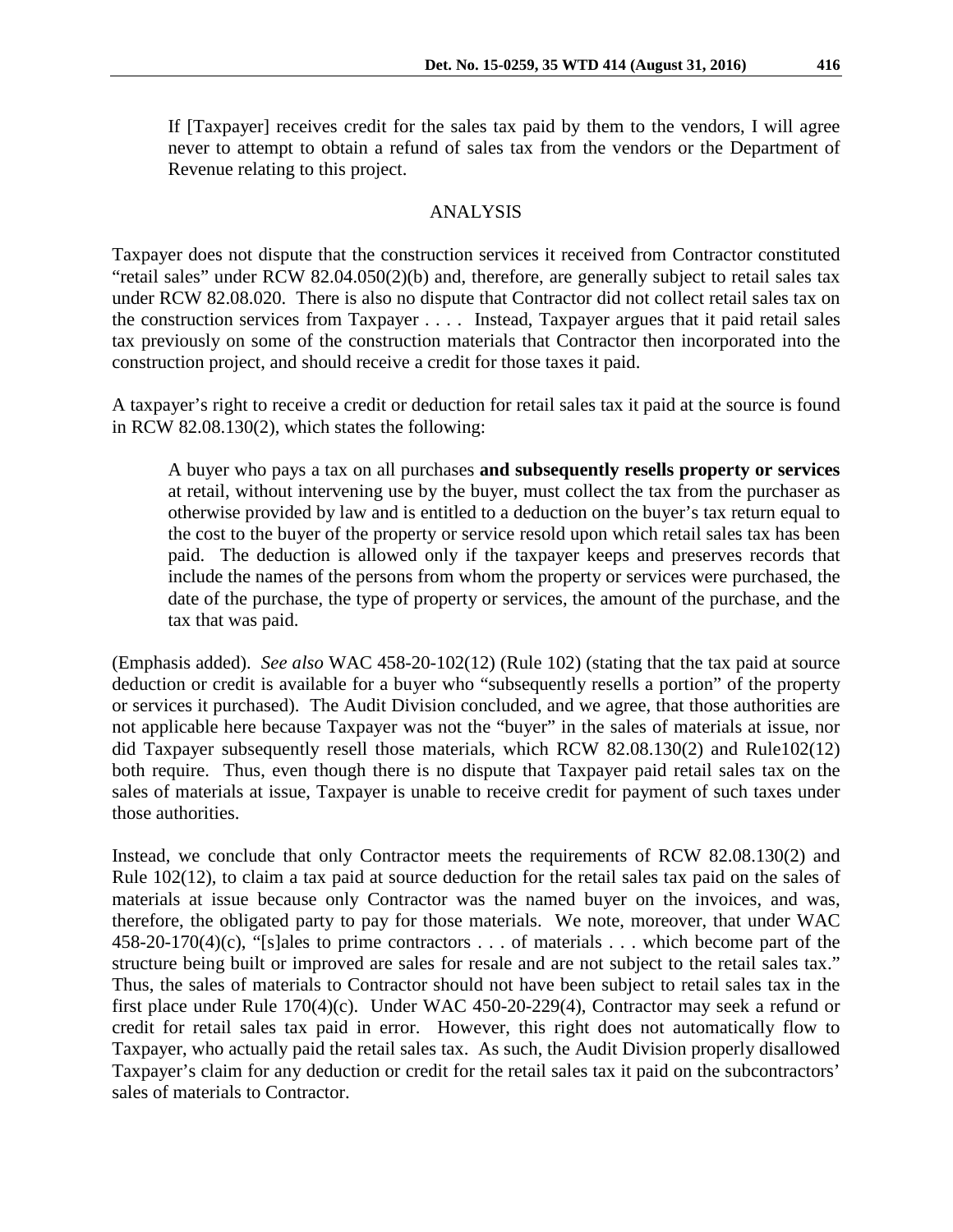Taxpayer directs our attention to our prior decision in Determination No. 01-077, 21 WTD 157 (2002), in support of its position that it should receive credit for the retail sales tax it paid on behalf of Contractor. In that decision, a land owner contracted with its wholly-owned construction company to complete certain improvements to the land. *Id.* at 158-59. Both the land owner and the wholly-owned construction company were audited and issued tax assessments. *Id.* at 158. Land owner had paid subcontractors directly for certain materials and services, including retail sales tax, even though the subcontractors had billed invoices to the wholly-owned construction company. *Id.* at 165. We noted in that determination that the materials and services at issue constituted "purchases" by the construction company for resale to the land owner and, thus, were sales at wholesale. *See id.* While we held that the subcontractor's charge of retail sales tax and the land owner's subsequent payment of such tax were done in error, we, nevertheless, concluded that the land owner was still entitled to a credit for the erroneously-paid retail sales tax to the subcontractors. *Id.* at 166. We ordered the case to be "remanded to the Audit Division to exclude from the deferred sales/use tax assessment against [Land Owner] erroneously paid on invoices to [Construction Company] for labor and materials used in constructing the buildings for sale to [Land Owner]." *Id.* (Brackets in original).

While we ultimately allowed the land owner a credit in that case for the retail sales tax it paid on behalf of its wholly-owned construction company, that credit was not based on the land owner qualifying for a credit under RCW 82.08.130(2) or Rule 102(12). Instead it was based on the fact that the retail sales tax was "erroneously paid" to begin with. *Id.* Specifically, we stated that "retail sales tax was not due on the invoices for materials and labor because the purchases were for resale from [Construction Company] to [Land Owner]." *Id.* at 165 (Brackets in original). Because the construction company was the obligated party on the invoices that erroneously included retail sales tax, it was the construction company – not the land owner – that was entitled to a refund or credit for the retail sales tax actually paid in those instances. *See id.* at 166, note 5. However, given the fact that in that case that the land owner actually owned the construction company, we imputed the construction company's right to receive a refund or credit to the land owner for the retail sales tax erroneously paid.

Here, the facts are not the same as those in 21 WTD 157. There is no common ownership between Contractor, the obligated party on the invoices at issue, and Taxpayer, the party that actually paid the invoices. As such, we are unable to automatically impute Contractor's right to refund or credit to Taxpayer for the retail sales tax erroneously paid on the invoices.

We note, however, that Taxpayer has provided a statement from Contractor in which he promises to not seek refund for the retail sales tax paid on the invoices issued to it should Taxpayer receive a credit for such taxes. We interpret this statement as an attempt by Contractor to assign its right to a refund or credit under Rule 229, discussed earlier, for the retail sales tax erroneously paid.

We previously have addressed the issue of a taxpayer's assignment of the right to a refund or credit in Determination No. 07-0324E, 27 WTD 119 (2008). There, a contractor had collected retail sales tax from its customer on certain equipment which the customer and contractor later discovered was exempt from retail sales tax. *Id.* at 121. The contractor and customer had agreed by written contract that any refund granted by the Department would "accrue solely to the